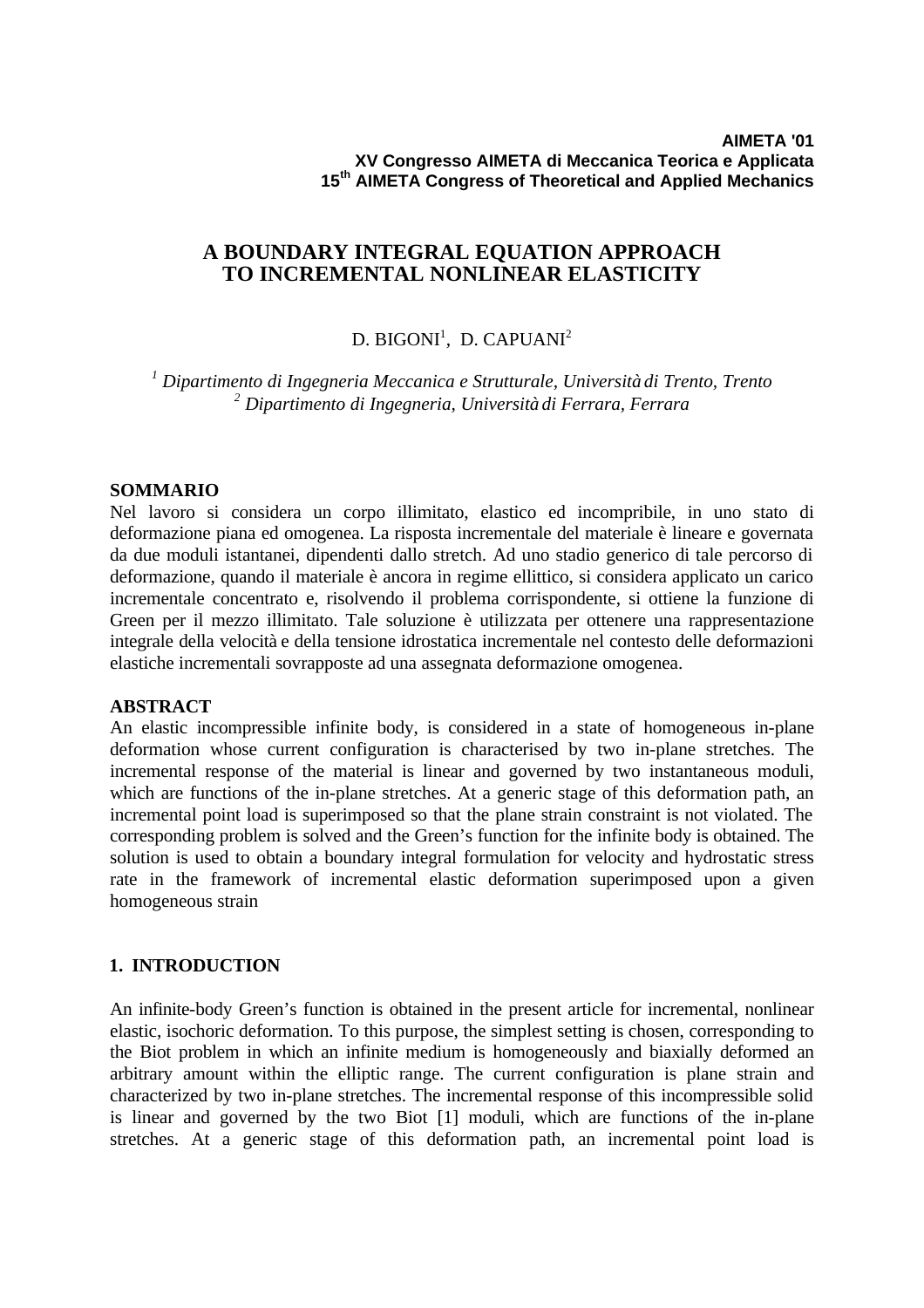superimposed so that the plane strain constraint is not violated. The corresponding velocity problem is solved and the nominal stress rate distribution is obtained. The singular solution is worked out by using the plane-wave expansion method [2] in the stream function formulation of Hill and Hutchinson [3]. The solution can be employed to investigate the effects of selfequilibrated loading systems and it can be shown that, approaching the elliptic boundary, the incremental solution tends to self-organize along well defined shear band patterns [4]. Here, the infinite-body Green's function is used to obtain a boundary integral formulation for velocity and hydrostatic stress rate in the framework of incremental elastic deformation superimposed upon a given homogeneous strain. Starting from the integral representations, a boundary element technique can be developed; a main advantage of this technique is in dealing in dealing with the incompressibility constraint which is inherent in our formulation. To provide an example of the capabilities of the proposed approach, the problem of transversal incremental loading of an elastic block constituted by a Mooney-Rivlin material and subjected to a compressive axial load, is considered. In this case, the bifurcation load, corresponding to a symmetric mode, is obtained through a perturbative, numerical approach.

#### **2. GOVERNING EQUATIONS**

Under plane strain conditions, the most general constitutive equations for an hyperelastic, initially isotropic, incompressible solid have been given by Biot [1] and can conveniently be expressed in the principal reference system of Cauchy stress (here denoted by indices 1 and 2). In this system, using a Lagrangean formulation of the field equations with the current state taken as reference, the relation between material time derivative of nominal stress  $t_{ij}$  and velocity gradient  $v_{i,j}$  can be written as

$$
\dot{t}_{ij} = \mathbf{K}_{ijkl} v_{l,k} + \dot{p} \, \delta_{ij} \,, \tag{1}
$$

where a comma denotes partial differentiation, repeated indices are summed and range between 1 and 2,  $\delta_{ij}$  is the Kronecker delta,  $\dot{p}$  the in-plane hydrostatic stress rate and K<sub>ijkl</sub> are the instantaneous moduli. These possess the major symmetry  $K_{ijkl} = K_{klij}$  and are linear functions of the components of Cauchy stress  $\sigma_1$  and  $\sigma_2$  and of two incremental moduli  $\mu$  and  $\mu_*$ , denoting respectively the moduli corresponding to shearing parallel to, and at 45 $\degree$  to, the principal stress axes. The components of K*ijkl* different from zero are

$$
K_{1111} = \mu_{*} - \frac{\sigma}{2} - p, \quad K_{1122} = K_{2211} = -\mu_{*} , \quad K_{2222} = \mu_{*} + \frac{\sigma}{2} - p,
$$
  

$$
K_{1212} = \mu + \frac{\sigma}{2}, \quad K_{1221} = K_{2112} = \mu - p, \quad K_{2121} = \mu - \frac{\sigma}{2}, \quad (2)
$$

with

$$
\sigma = \sigma_1 - \sigma_2, \qquad p = \frac{\sigma_1 + \sigma_2}{2} \,. \tag{3}
$$

In addition to (1), incompressibility requires that the velocity field  $v_i$  be solenoidal: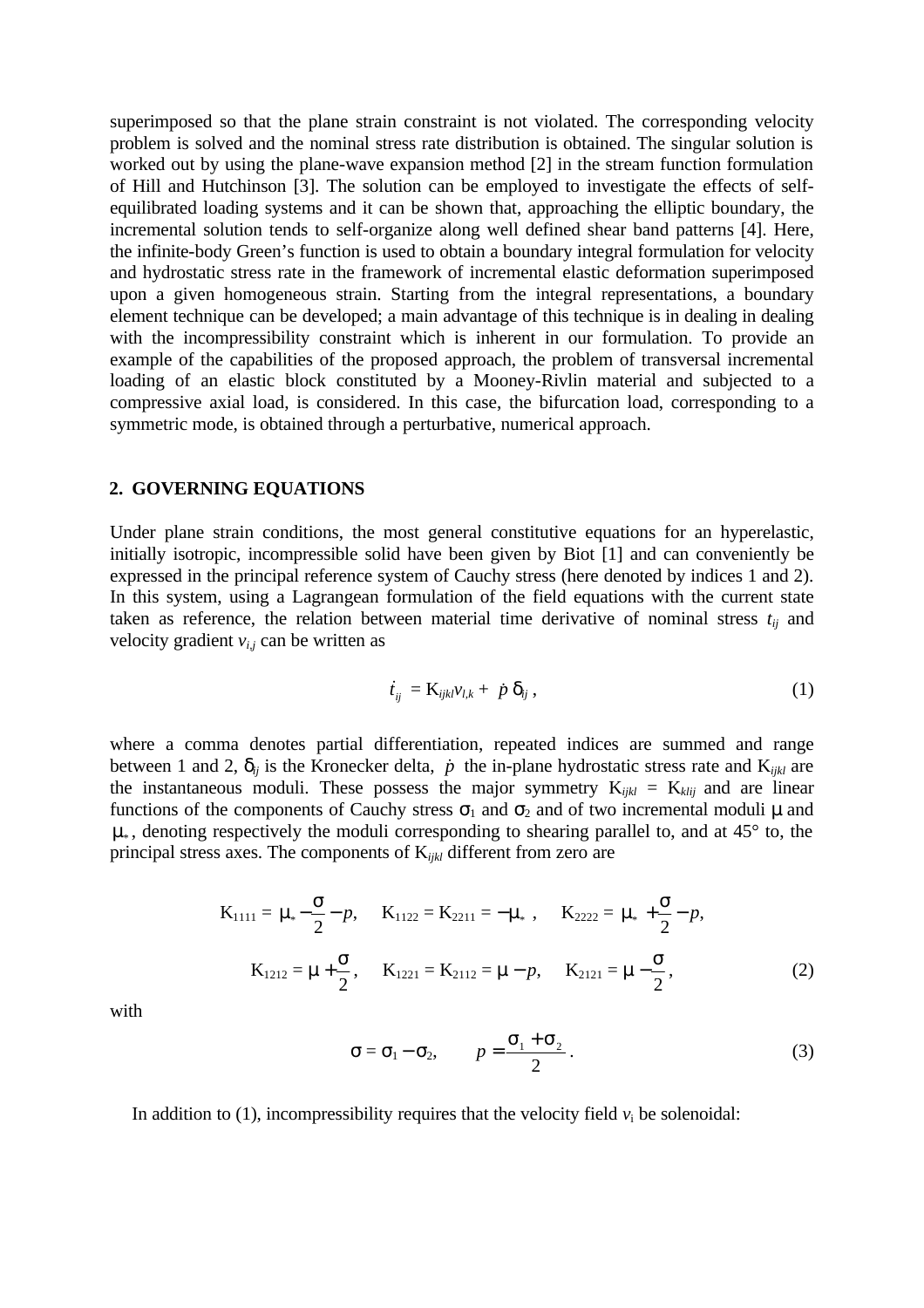$$
v_{i,i} = 0.\t\t(4)
$$

The constitutive framework described by the above equations is quite broad and includes, for instance, the relevant cases of Mooney-Rivlin, Ogden materials and J<sub>2</sub>-deformation theory material, introduced by Hutchinson and Neale [5]. In the Mooney-Rivlin case, the incremental moduli and the deviatoric stress  $\sigma$  depend on the maximum current stretch  $\lambda > 1$ ,

$$
\sigma = \mu_0 \, (\lambda^2 - \lambda^{-2}), \qquad \mu_* = \mu = \frac{\mu_0}{2} (\lambda^2 + \lambda^{-2}), \tag{5}
$$

through the ground-state shear modulus  $\mu_0$ .

It may be important to note that constitutive equations (1)-(2) describe also the incremental behaviour of materials which are *initially orthotropic* with respect to directions 1 and 2. In the interest of generality, no specific assumptions will be introduced on the dependence of  $\mu$ <sub>\*</sub> and μ on the current state.

At an arbitrary stage of a homogeneous plane deformation of an infinite medium, we consider an incremental force (a line loading extending orthogonally to the plane of deformation) acting at the point  $\mathbf{x} = \mathbf{0}$  and with components  $f_1$ ,  $f_2$  along the principal stress axes. The incremental equilibrium equations are given by

$$
\dot{t}_{ij,i} + \dot{f}_j \delta(\mathbf{x}) = 0, \qquad (6)
$$

where  $\delta$  is the two-dimensional Dirac delta function and **x** denotes the generic material point. Using the constitutive equations and assuming a homogeneous current state, eqns. (6) become:

$$
(2\mu_* - p)v_{1,11} + (\mu - p)v_{2,12} + (\mu - \frac{\sigma}{2})v_{1,22} + \dot{f}_1 \delta(\mathbf{x}) = -\dot{\pi}_{,1},
$$
  

$$
(2\mu_* - p)v_{2,22} + (\mu - p)v_{1,21} + (\mu + \frac{\sigma}{2})v_{2,11} + \dot{f}_2 \delta(\mathbf{x}) = -\dot{\pi}_{,2},
$$
 (7)

where

$$
\dot{\pi} = \frac{\dot{t}_{11} + \dot{t}_{22}}{2} = \dot{p} - \frac{\sigma}{2} v_{1,1}.
$$
\n(8)

It is expedient to introduce a stream function  $\psi(x_1, x_2)$  defining a solenoidal but otherwise arbitrary velocity field

$$
v_1 = \psi_{2}, \quad v_2 = -\psi_{2,1}, \tag{9}
$$

so that by differentiating eqns.  $(8)_1$  and  $(8)_2$  with respect to  $x_2$  and  $x_1$ , respectively, and subtracting the results, the following equation is obtained: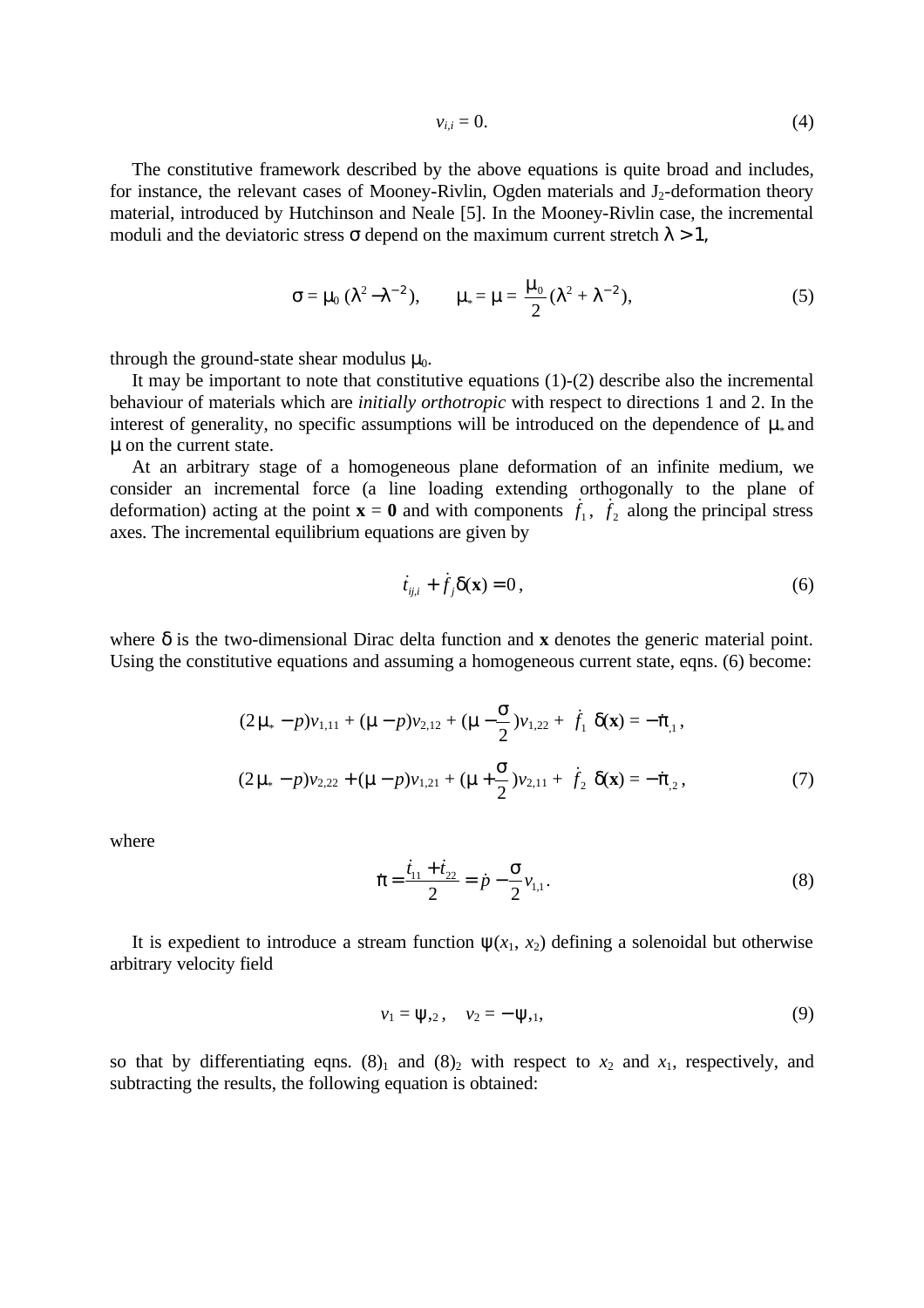$$
L(\psi) + (\dot{f}_1 \frac{\partial}{\partial x_2} - \dot{f}_2 \frac{\partial}{\partial x_1}) \delta(\mathbf{x}) = 0,
$$
 (10)

where  $L$  is the linear differential operator, with constant coefficients, defined as

$$
L(\cdot) = (\mu + \frac{\sigma}{2}) \frac{\partial^4}{\partial x_1^4} + 2(2\mu_* - \mu) \frac{\partial^4}{\partial x_1^2 \partial x_2^2} + (\mu - \frac{\sigma}{2}) \frac{\partial^4}{\partial x_2^4}.
$$
 (11)

The standard regime classification is performed on the basis of the characteristic equation associated to (10):

$$
\mu \omega_2^4 \left[ (1+k) \frac{\omega_1^4}{\omega_2^4} + 2 \left( 2 \frac{\mu_*}{\mu} - 1 \right) \frac{\omega_1^2}{\omega_2^2} + (1-k) \right] = 0 , \qquad (12)
$$

where

$$
k = \frac{\sigma}{2\,\mu},\tag{13}
$$

which, without loss of generality, may always be taken to be non-negative (simply orienting axes 1 and 2 in a proper way).

Equation (12) admits no real solution  $\omega_1/\omega_2$  in the elliptic (E) regime, four real solutions  $ω_1/ω_2$  in the hyperbolic (H) regime, two real solutions  $ω_1/ω_2$  in the parabolic (P) regime. In particular, the elliptic regime, where  $k < 1$ , may be further subdivided into elliptic complex (EC) and elliptic imaginary (EI) regimes. In the EC regime, eqn (12) has two conjugate pairs of complex solutions whereas in the EI regime eqn (12) has four purely imaginary solutions (in conjugate pairs).

If we explicitly introduce the roots  $\gamma_1$  and  $\gamma_2$  for  $\omega_1^2/\omega_2^2$  $\omega_1^2 / \omega_2^2$  of (12), as

$$
\begin{aligned}\n\gamma_1 \\
\gamma_2\n\end{aligned}\n=\frac{1-2\frac{\mu_*}{\mu}\pm\sqrt{\Delta}}{1+k}, \qquad \Delta = k^2 - 4\frac{\mu_*}{\mu} + 4\left(\frac{\mu_*}{\mu}\right)^2,\n\tag{14}
$$

it can be seen that  $\gamma_1$  and  $\gamma_2$  are both real and negative in the (EI) regime and are a conjugate pair in the EC regime. Therefore,  $\Delta$  is positive in EI and negative in EC. Note that the Mooney-Rivlin material corresponds to  $\Delta = k$  and  $\gamma_1 = (k-1)/(k+1)$ ,  $\gamma_2 = -1$ .

There are two ways to exit the (E) regime, either crossing the EI/P boundary (this corresponds to  $k = 1$ , i.e.  $\gamma_1$  must vanish) or crossing the EC/H boundary (this corresponds to  $\Delta = 0$ , i.e. the two  $\gamma_i$ 's must coincide). It is worth noting that, when the (EC)/(H) boundary is approached from (E),  $\Delta < 0$  and  $\mu > 2\mu_*$ , whereas  $\Delta > 0$  and  $\mu < 2\mu_*$ , when the (EI)/(P) boundary is approached.

We recall from Biot [1] and Hill and Hutchinson [3] that incompressible, elastic materials deformed in plane strain, which are *isotropic in the initial state,* cannot penetrate the (P) regime, so that the (EI)/(P) boundary can be reached only at the limit of infinite stretch.

Finally, it is important to note that in the following *we will always assume to remain within the elliptic regime*.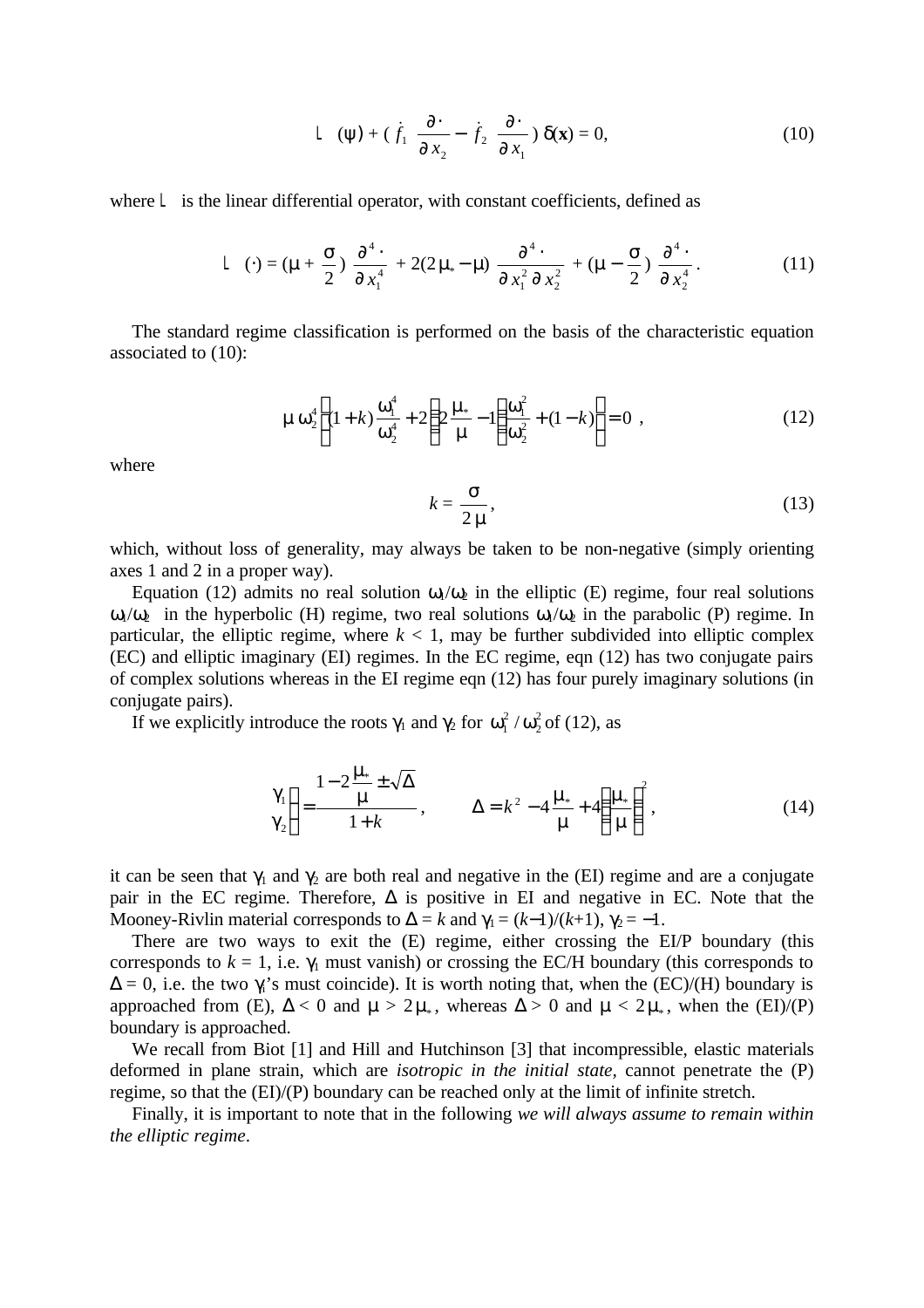#### **3. THE GREEN'S FUNCTION SET**

We follow here the general procedure proposed by Willis [6] to solve singular problems in the infinitesimal theory of elasticity. Since the incremental problem is linear, the solution pertaining to a generic point load can be obtained as the superposition of the solutions for two forces, one acting along axis 1 and the other along axis 2. With this reference, we may take  $\dot{f}_i = \delta_{ig}$  and rewrite eqn. (10) as

$$
L \psi^s + (\delta_{1g} \frac{\partial}{\partial x_2} - \delta_{2g} \frac{\partial}{\partial x_1}) \delta(\mathbf{x}) = 0.
$$
 (15)

The plane wave expansion of the  $\delta$  function is [2]:

$$
\delta(\mathbf{x}) = -\frac{1}{4\pi^2} \int\limits_{|\mathbf{x}|=1} \frac{d\omega}{(-\mathbf{x})^2}.
$$
 (16)

Hence, defining the analogous transform  $\tilde{\psi}^g$  ( $\omega \mathbf{x}$ ) of  $\psi^g(\mathbf{x})$  as

$$
\Psi^g(\mathbf{x}) = -\frac{1}{4\pi^2} \int_{|\mathbf{x}|=1} \widetilde{\Psi}^g(\mathbf{x}) d\omega,
$$
 (17)

the transform of (15) yields

$$
L(\omega) \left(\tilde{\psi}^s\right)^{\prime\prime\prime} = 2 \frac{\delta_{1s} \omega_2 - \delta_{2s} \omega_1}{\left(-\mathbf{x}\right)^3},\tag{18}
$$

where a prime denotes differentiation with respect to the scalar ω⋅**x**, and

$$
L(\omega) = \mu \omega_2^4 (1 + k) \left[ \frac{\omega_1^2}{\omega_2^2} - \gamma_1 \right] \left[ \frac{\omega_1^2}{\omega_2^2} - \gamma_2 \right].
$$
 (19)

Since the function  $L(\omega)$  is always strictly positive in the elliptic regime, integration with respect to the variable ω⋅**x** gives

$$
\widetilde{\Psi}^{g} = \frac{\delta_{1g} \omega_2 - \delta_{2g} \omega_1}{L(-)} \ (\omega \cdot \mathbf{x}) (\log |\omega \cdot \hat{\mathbf{x}}| - 1), \tag{20}
$$

a formula where cubic, quadratic and linear terms in ω⋅**x**, representing inessential contributions, have been disregarded. In eqn. (20),  $\hat{\mathbf{x}}$  represents a dimensionless measure of distance, i.e. **x** is divided by any characteristic length. The antitransform (17) of eqn (20) determines the stream function: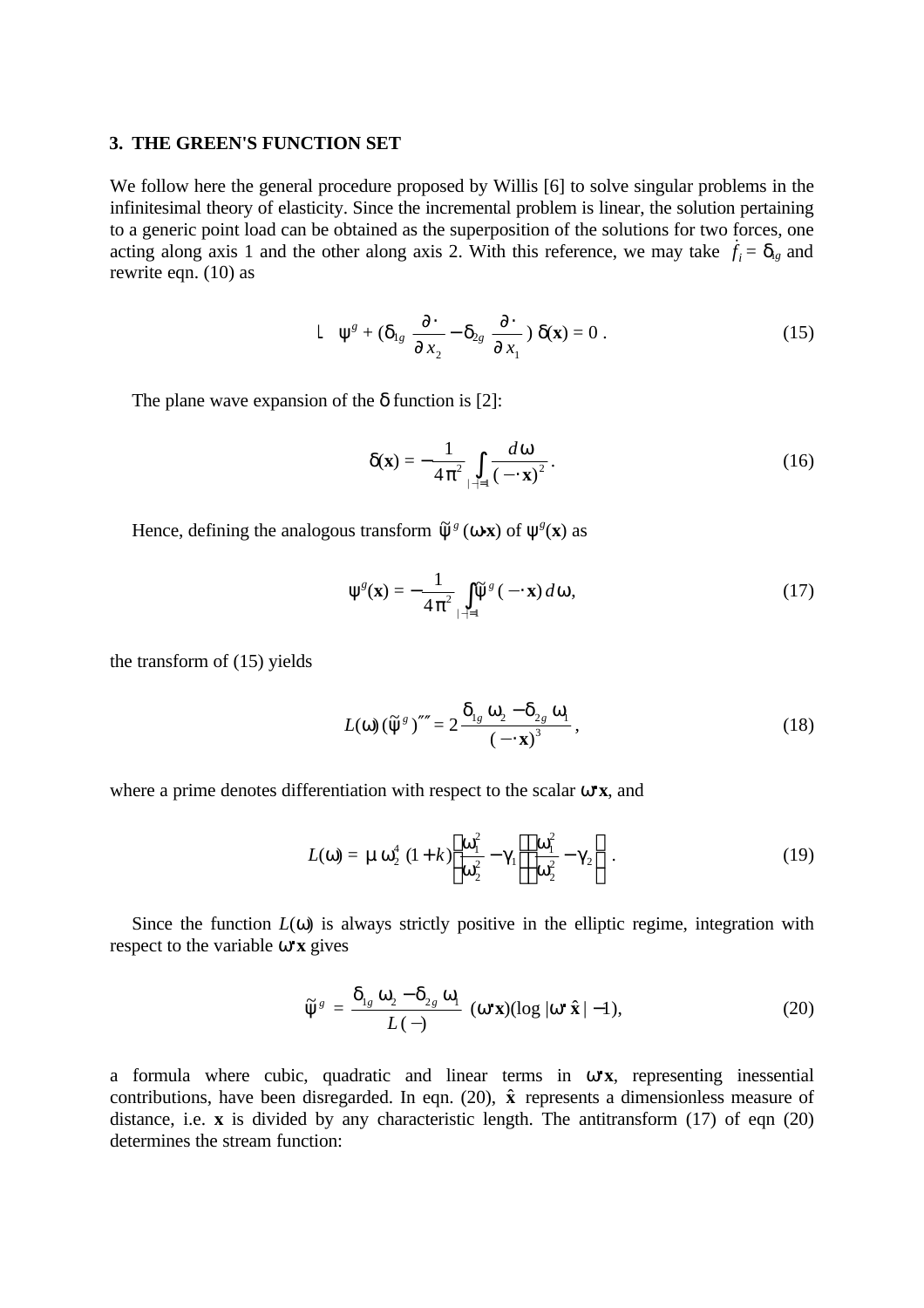$$
\Psi^{g} = -\frac{r}{2\pi^{2}\mu(1+k)} \left[ (\log \hat{r} - 1) \int_{0}^{\pi} \frac{\sin[\alpha + \vartheta + (1-g)\pi/2] \cos\alpha}{\Lambda(\alpha+\vartheta)} d\alpha + \int_{0}^{\pi/2} \frac{\sin[\alpha + \vartheta + (1-g)\pi/2] \cos\alpha \log(\cos\alpha)}{\Lambda(\alpha+\vartheta)} d\alpha - \int_{0}^{\pi/2} \frac{\cos[\alpha + \vartheta - (g-1)\pi/2] \sin\alpha \log(\sin\alpha)}{\Lambda(\alpha+\vartheta+\pi/2)} d\alpha \right],
$$
(21)

where the distance  $r = |\mathbf{x}|$  and the angle  $\vartheta$  are polar coordinates,  $\hat{r}$  is a dimensionless measure of distance, and

$$
\Lambda(\alpha) = \sin^4 \alpha \left[ \cot^2 \alpha - \gamma_1 \right] \left[ \cot^2 \alpha - \gamma_2 \right] > 0. \tag{22}
$$

The Green's tensor for the infinite body represents the velocity field associated with the stream function (21) and, according to eqn. (9), is given by

$$
v_1^g = \frac{\partial \Psi^g}{\partial x_2}, \qquad v_2^g = -\frac{\partial \Psi^g}{\partial x_1}.
$$
 (23)

In polar coordinates, the components of the Green's tensor take the expression [4]:

$$
v_1^1 = \frac{\log \hat{r}}{2\pi\mu(1+k)} \frac{1}{\gamma_1 \sqrt{-\gamma_2} + \sqrt{-\gamma_1} \gamma_2} - \frac{1}{2\pi^2\mu(1+k)} \int_0^{\pi/2} \frac{\log(\cos \alpha) \sin^2(\alpha + \vartheta)}{\Lambda(\alpha + \vartheta)} d\alpha
$$

$$
- \frac{1}{2\pi^2\mu(1+k)} \int_0^{\rho/2} \frac{\log(\sin \alpha) \cos^2(\alpha + J)}{\Lambda(\alpha + J + \rho/2)} d\alpha,
$$

$$
v_2^2 = -\frac{\log \hat{r}}{2\pi\mu(1+k)} \frac{1}{\sqrt{-\gamma_1} + \sqrt{-\gamma_2}} - \frac{1}{2\pi^2\mu(1+k)} \int_0^{\pi/2} \frac{\log(\cos \alpha) \cos^2(\alpha + \vartheta)}{\Lambda(\alpha + \vartheta)} d\alpha \qquad (24)
$$

$$
- \frac{1}{2\pi^2\mu(1+k)} \int_0^{\pi/2} \frac{\log(\sin \alpha) \sin^2(\alpha + \vartheta)}{\Lambda(\alpha + \vartheta + \pi/2)} d\alpha,
$$

$$
v_2^1 = v_1^2 = \frac{1}{2\pi^2\mu(1+k)} \int_0^{\pi/2} \cos(\alpha + \vartheta) \sin(\alpha + \vartheta) \left( \frac{\log(\cos \alpha)}{\Lambda(\alpha + \vartheta)} - \frac{\log(\sin \alpha)}{\Lambda(\alpha + \vartheta + \pi/2)} \right) d\alpha.
$$

In eqn.  $(33)$ , the dependence on *r* is explicit and the integrals are improper Riemann integrals which may easily be shown to converge. Therefore, the numerical treatment of (33) is straightforward, at least for material parameters not too close to the (E) boundary.

Once the velocity field is known, the part of nominal stress linearly related to the velocity gradient can be obtained from eqn (1), but the in-plane hydrostatic stress rate  $\dot{p}$  (or,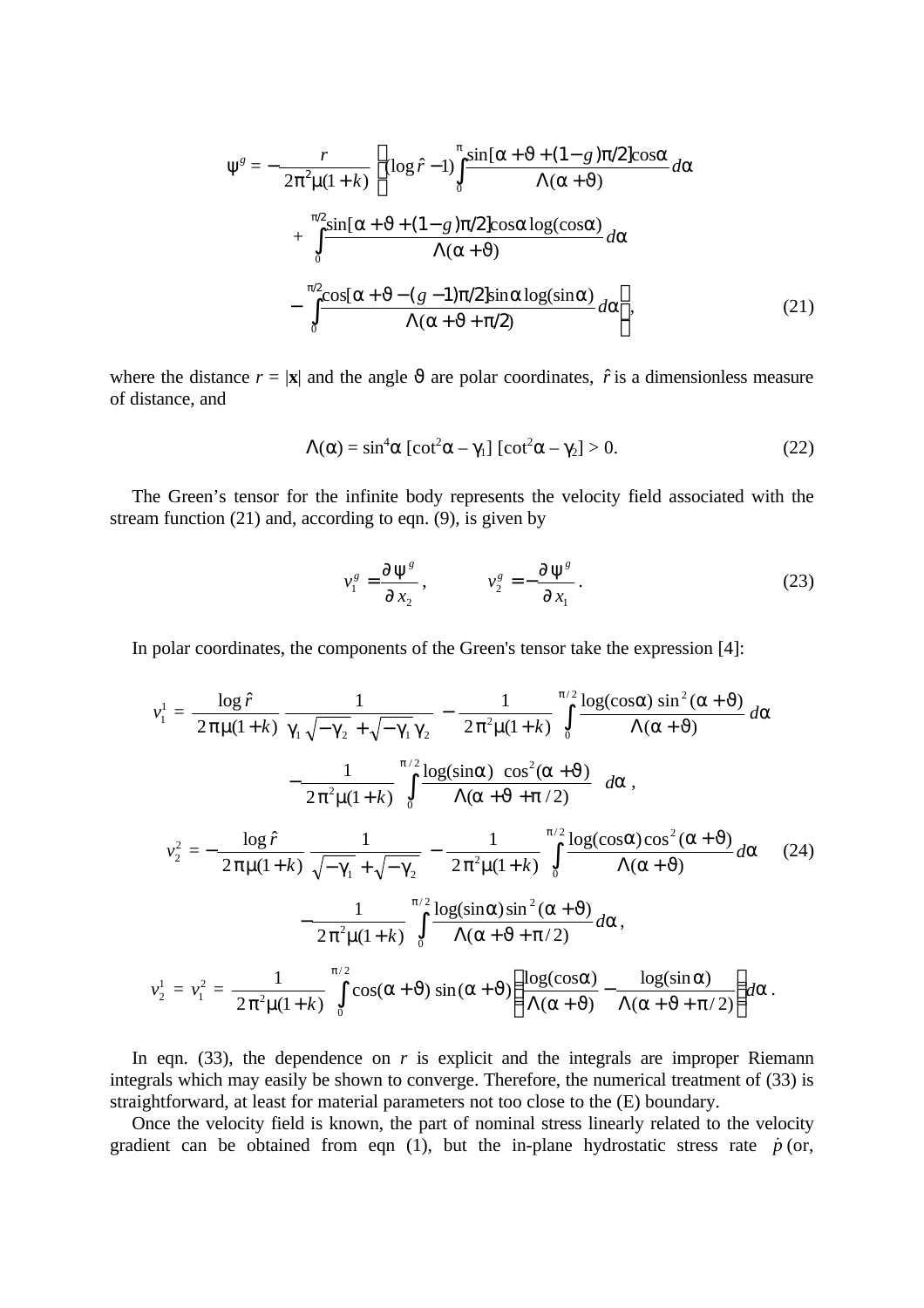equivalently,  $\dot{\pi}$ ) remains unknown. In order to determine  $\dot{\pi}$ , eqns. (7)<sub>1</sub> and (7)<sub>2</sub> can be differentiated with respect to  $x_1$  and  $x_2$ , respectively, and summed to give

$$
\dot{\pi}_{,11} + \dot{\pi}_{,22} = -2(\mu_* - \mu)(\nu_{1,111} + \nu_{2,222}) + \frac{\sigma}{2} (\nu_{1,111} - \nu_{2,222}) - \dot{f}_1 \delta_{,1} - \dot{f}_2 \delta_{,2}.
$$
 (25)

Using the relations for the Green velocity field, the Green hydrostatic nominal stress rate can be given the expression [4]:

$$
\dot{\pi}^{1} = -\frac{\cos\vartheta}{2\pi r} + \frac{1}{2\pi^{2} r (1+k)} \int_{0}^{\pi} \frac{1}{\cos\alpha} (\frac{\sin^{2}(\alpha + \vartheta)\cos(\alpha + \vartheta)\Gamma(\alpha + \vartheta)}{\Lambda(\alpha + \vartheta)} + \frac{\cos^{2}\vartheta\sin\vartheta\Gamma(\vartheta + \pi/2)}{\Lambda(\vartheta + \pi/2)}) d\alpha,
$$
  

$$
\dot{\pi}^{2} = -\frac{\sin\vartheta}{2\pi r} - \frac{1}{2\pi^{2} r (1+k)} \int_{0}^{\pi} \frac{1}{\cos\alpha} (\frac{\sin(\alpha + \vartheta)\cos^{2}(\alpha + \vartheta)\Gamma(\alpha + \vartheta)}{\Lambda(\alpha + \vartheta)} - \frac{\cos\vartheta\sin^{2}\vartheta\Gamma(\vartheta + \pi/2)}{\Lambda(\vartheta + \pi/2)}) d\alpha
$$
(26)

where

$$
\Gamma(\alpha) = 2(\frac{\mu_*}{\mu} - 1)(2\cos^2\alpha - 1) - k.
$$
 (27)

The numerical treatment of eqns. (26) does not present difficulties, at least for material parameters sufficiently distant from the (E) boundary.

The hydrostatic nominal stress rate (26), toghether with the velocity field (24), represent the Green's function set { $v_i^g$ ,  $\dot{\pi}^g$ } for the homogeneously stretched, infinite elastic body.

## **4. BOUNDARY INTEGRAL REPRESENTATIONS**

Let us consider now a generic hyperelastic solid subjected to certain boundary conditions preserving homogeneous strain until the current state, assumed as the reference configuration. Superimposed infinitesimal deformation (generally inhomogeneous) is produced by incremental mixed boundary conditions in the usual form

$$
v = \overline{v} \quad \text{on} \quad \partial B_v \qquad \text{and} \qquad \dot{t}_{ij} n_i = \dot{\tau}_j \quad \text{on} \quad \partial B_\tau \,, \tag{28}
$$

where  $\partial B_\nu$  and  $\partial B_\sigma$  are the two non-overlapping portions of the boundary where velocities and nominal traction rates are respectively prescribed. If we assume for simplicity null incremental body forces, superimposed nominal stress rates satisfy equilibrium

$$
\dot{t}_{ij,i} = 0. \tag{29}
$$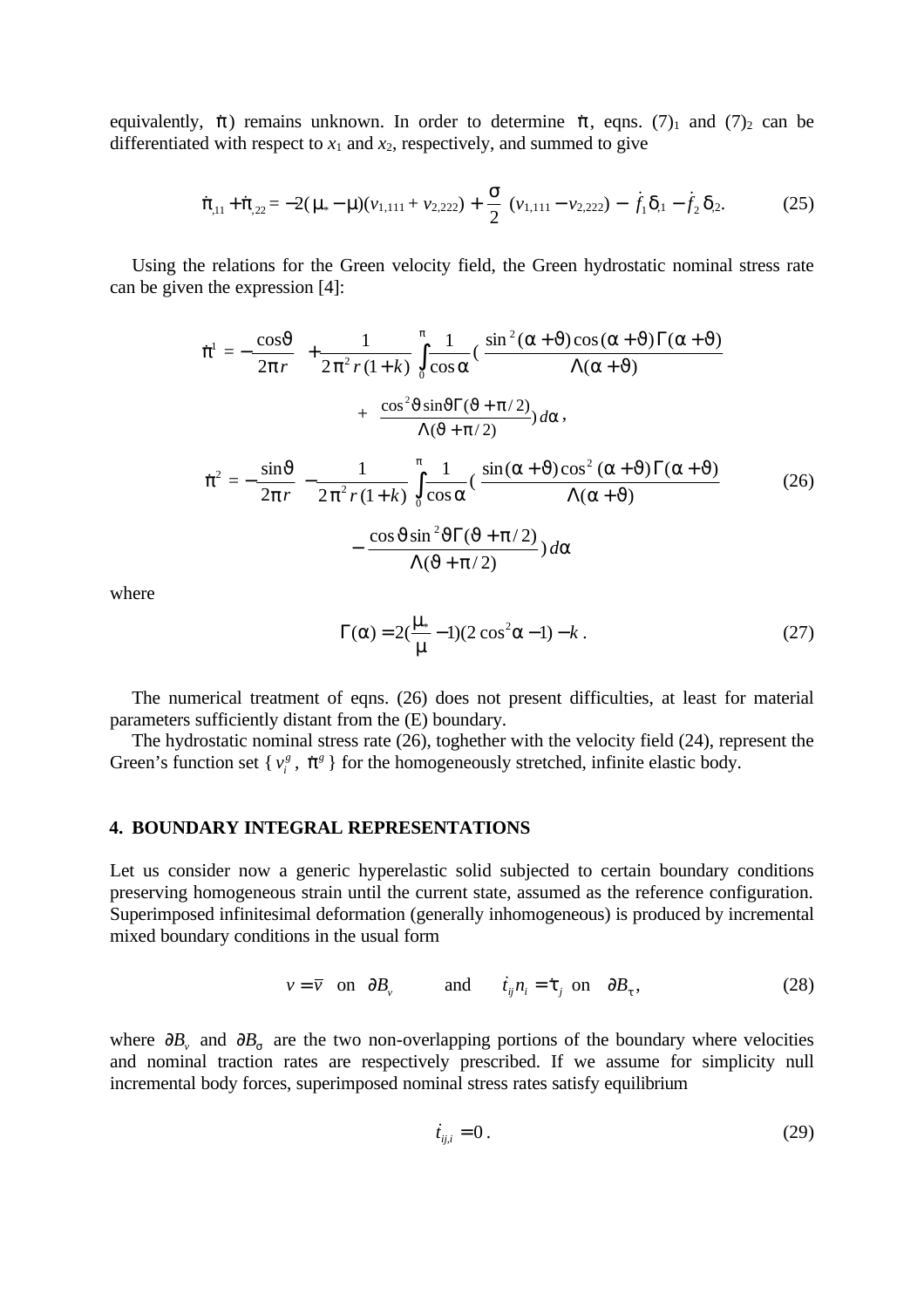Moreover, the nominal stress rate  $\dot{t}^s_{ij}(\mathbf{x}, \mathbf{y})$  associated to the Green's function set  $\{v_i^s, \dot{\pi}^s\}$ given by (24) and (26) satisfies

$$
\dot{t}_{ij,i}^g + \delta_{gj} \, \delta(\mathbf{x} - \mathbf{y}) = 0,\tag{30}
$$

where **x** is the generic material point and **y** denotes the place where the force is applied, so that  $r = |\mathbf{x} - \mathbf{y}|$  and  $\vartheta = \tan^{-1}[(x_2 - y_2)/(x_1 - y_1)]$ . Let us consider a disk  $C_{\varepsilon}$  of radius  $\varepsilon$  centered at **y**. We may write:

$$
\int_{B-C_{\varepsilon}} [t_{ij,i}^{s}(\mathbf{x}, \mathbf{y}) v_{j}(\mathbf{x}) - t_{ij,i}(\mathbf{x}) v_{j}^{s}(\mathbf{x}, \mathbf{y})] d\mathbf{x} = 0.
$$
\n(31)

By applying the divergence theorem and taking the the major symmetry  $K_{ijkl} = K_{klij}$  into account, eqn (31) reduces in the limit  $\varepsilon \to 0$  to

$$
v_j(\mathbf{y})C_j^g = \int_{\partial B} [\dot{t}_{ij} \, n_i v_j^g(\mathbf{x}, \mathbf{y}) - \dot{t}_{ij}^g(\mathbf{x}, \mathbf{y}) \, n_i v_j] \, dl_x \,, \tag{32}
$$

where

$$
C_j^g = \lim_{\varepsilon \to 0} \int_{\partial C_{\varepsilon}} \dot{t}_{ij}^g(\mathbf{x}, \mathbf{y}) n_i \, dl_x \tag{33}
$$

is the so-called **C**-matrix. For interior points of *B*, on integration of eqn. (30) over *C*ε and use of the properties of the delta function gives  $C_j^g = \delta_{jg}$ , so that

$$
v_g(\mathbf{y}) = \int_{\partial B} [\dot{t}_{ij} n_i v_j^g(\mathbf{x}, \mathbf{y}) - \dot{t}_{ij}^g(\mathbf{x}, \mathbf{y}) n_i v_j] \, dl_x \,. \tag{34}
$$

Eqn. (34) represents an integral equation relating the velocity in interior points of the body to the boundary values of nominal traction rates and velocities. Eqn. (34) is formally similar to the analogous boundary integral equation in the infinitesimal theory.

In addition to eqn. (34), a boundary integral equation for the in-plane hydrostatic stress rate  $\dot{p}$  is needed, to complete the boundary integral representation of field quantities. To this purpose, substituting the constitutive equation (1) into (29) we may express the gradient of  $\dot{p}$ as a function of the second gradient of velocity. This may be obtained deriving (34) twice with respect to **y**, thus giving

$$
\dot{p}_{j_l}(\mathbf{y}) = -\int_{\partial B} \mathbf{K}_{nhsg} [\dot{t}_{ij} \; n_i v_{j,sn}^g(\mathbf{x}, \mathbf{y}) - \dot{t}_{ij,sn}^g(\mathbf{x}, \mathbf{y}) \; n_i v_j] \, dl_x \,. \tag{35}
$$

For interior points,  $x \neq y$ , rate equilibrium requires that

$$
K_{nhsg}v_{j,sn}^g = K_{nhsg}v_{g,sn}^j = -\dot{p}_{,h}^j,
$$
 (36)

where

$$
\dot{p}^s = \dot{\pi}^s + \frac{\sigma}{2} v_{1,1}^s. \tag{37}
$$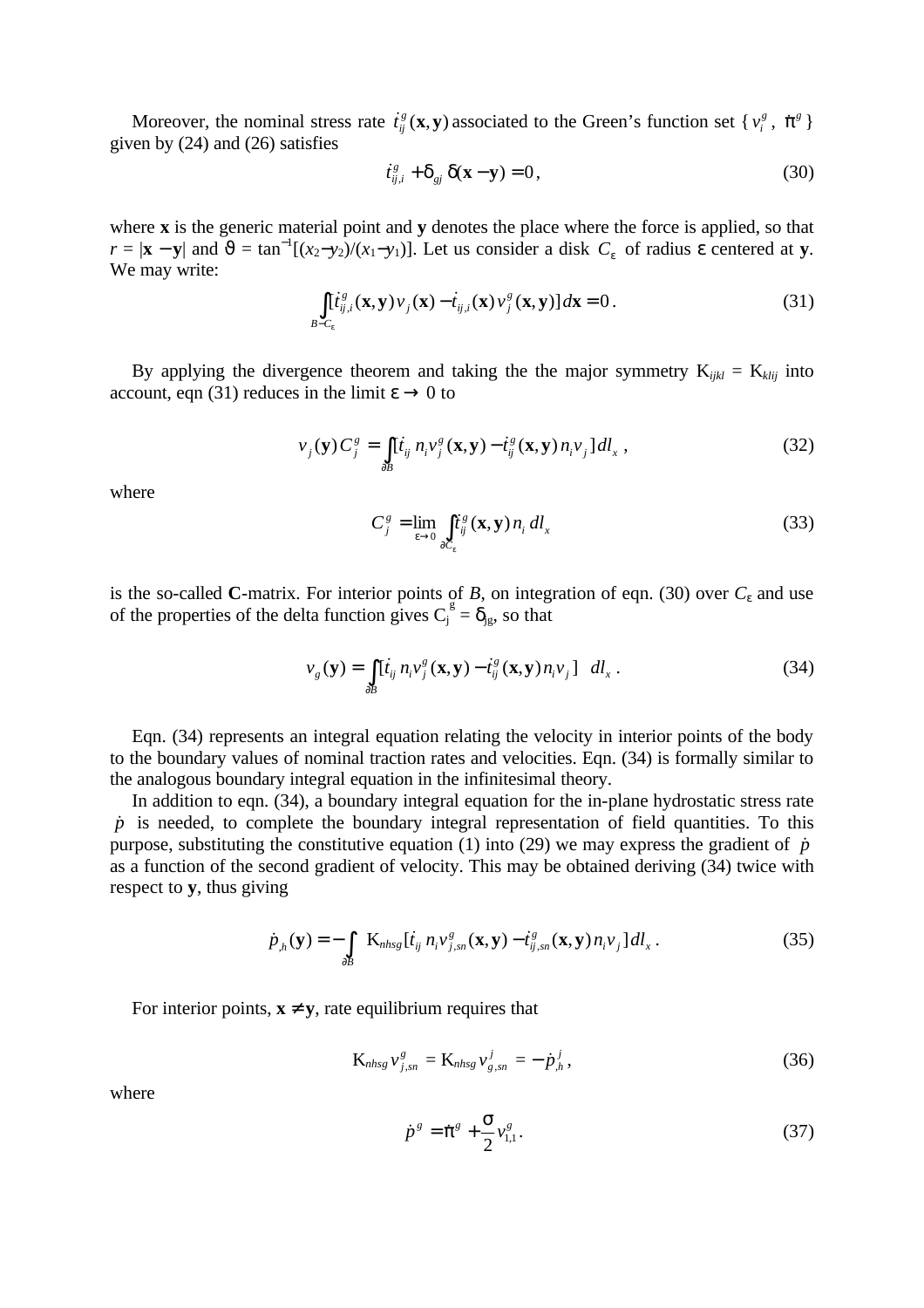Taking eqns. (36) and (37) into account, eqn. (35) becomes

$$
\dot{p}_{,h}(\mathbf{y}) = \int_{\partial B} \dot{t}_{ig} \; n_i \dot{p}_{,h}^s(\mathbf{x}, \mathbf{y}) \, dl_x + \int_{\partial B} \; \mathbf{K}_{nhsg} \; \dot{t}_{ij,sn}^s(\mathbf{x}, \mathbf{y}) \, n_i v_j dl_x. \tag{38}
$$

Using the constitutive relation (1) for  $t_{ij,sn}^g$  and the derivative of (36) into 63, gives

$$
\dot{p}_{j_h}(\mathbf{y}) = \int_{\partial B} \dot{t}_{ig} \ n_i \dot{p}_{j_h}^g(\mathbf{x}, \mathbf{y}) \, dl_x - \int_{\partial B} n_i v_j \ K_{ijkg} \ \dot{p}_{j_h}^g(\mathbf{x}, \mathbf{y}) \, dl_x + \int_{\partial B} n_i v_i \ K_{nlhsg} \ \dot{p}_{j_s}^g(\mathbf{x}, \mathbf{y}) \, dl_x \,. \tag{39}
$$

Moreover, it can be proved [4] that

$$
K_{nhsg} \dot{p}_{sn}^g = [(4\mu\mu_* - 4\mu_*^2 + \mu\sigma - 2\mu_*\sigma - \frac{\sigma^2}{2})\nu_{1,11}^1 - \sigma(\mu + \frac{\sigma}{2})\nu_{2,11}^2]_h, \qquad (40)
$$

so that eqn (39) can be integrated with respect to  $y_h$ , yielding

$$
\dot{p}(\mathbf{y}) = -\int_{\partial B} \dot{t}_{ig} \, n_i \dot{p}^s(\mathbf{x}, \mathbf{y}) \, dl_x + \int_{\partial B} n_i v_j \, K_{ijkg} \, \dot{p}^s_{,k}(\mathbf{x}, \mathbf{y}) \, dl_x
$$

$$
- \int_{\partial B} n_i v_i \left[ (4\mu \mu_* - 4\mu_*^2 + \mu \sigma - 2\mu_* \sigma - \frac{\sigma^2}{2}) v_{1,11}^1(\mathbf{x}, \mathbf{y}) - \sigma(\mu + \frac{\mathbf{S}}{2}) v_{2,11}^2(\mathbf{x}, \mathbf{y}) \right] \, dl_x \,, \tag{41}
$$

Eqn. (41) represents an integral equation relating the in-plane hydrostatic stress rate in the interior points of the body to the boundary values of nominal traction rates and velocities.

#### **5. APPLICATION**

The boundary integral equation (32) may be used as the starting point for developing a boundary element technique to solve problems of incremental deformations superimposed upon a given homogeneous strain. An application to the solution of an incremental boundary value problem is developed in this section.

In the current configuration, a square elastic block in plane strain conditions is considered, subject to uniaxial, compressive stress. For simplicity, the analysis is restricted to Mooney-Rivlin material, for which the axial stress and incremental moduli are provided by eqn. (5). Planar, smooth, rigid constraints maintain the uniform compression [1, 3, 7] and, starting from this configuration, a symmetric perturbation is assigned as an incremental nominal traction, acting orthogonally to a portion of the free edges of the block. In order to determine the nominal traction rates on the constrained ends and the velocities on the free edges of the block, the boundary element procedure is applied.

The boundary is discretized using linear shape functions for velocities and nominal stress rates. The loaded portion has been taken equal to 1/9 of the edge length. Two meshes having 72 and 144 elements of equal length have been employed. The results of numerical investigation are reported in Fig. 1. The velocity  $v<sub>C</sub>$  at the middle point of the edge